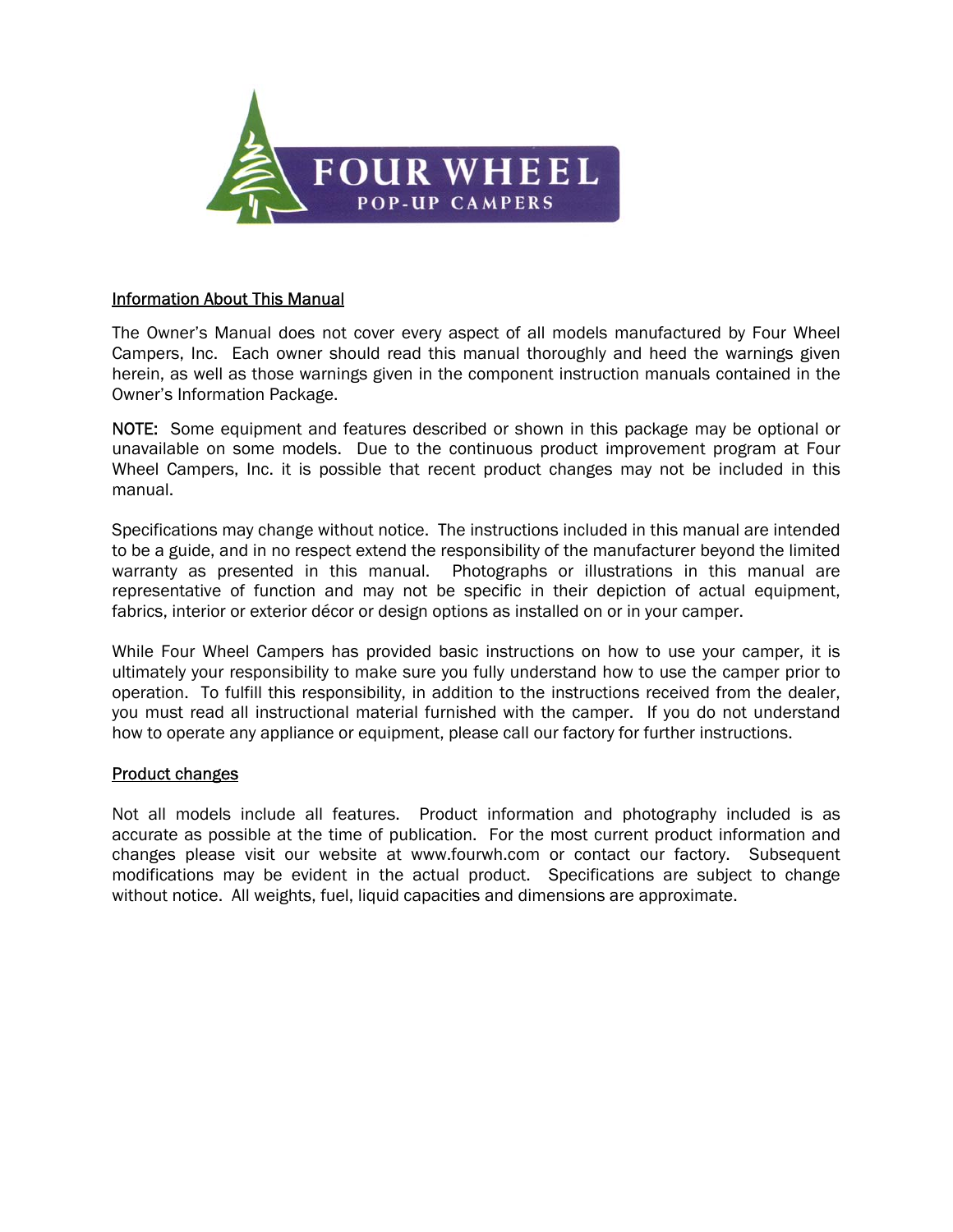

1460 Churchill Downs Ave. Woodland, CA 95776 530-666-1442 Fax: 530-666-1486 Website **www.fourwh.com** email fwc@fourwh.com

Dear New Owner:

All of us here at Four Wheel Campers want to thank you for your decision to purchase our camper. This Owners Manual is provided to assist you in details regarding operation procedures, troubleshooting, and maintenance of your new camper. Manuals provided by appliance manufacturers are included with your camper to provide in depth operating instructions – please read them thoroughly.

Our goal here at Four Wheel Campers is to build the highest quality campers and provide the highest quality service. If at anytime you need further assistance, information, or service, please do not hesitate to call and speak with any of our factory representatives.

So, *congratulations*, and welcome to the family. We hope you'll have the time to send us a note telling us about your travels and experiences with your camper, and give us any suggestions you may have about our product.

Sincerely,

Tom Hanagan - the sales, production, and admin staff - and factory technicians at Four Wheel Campers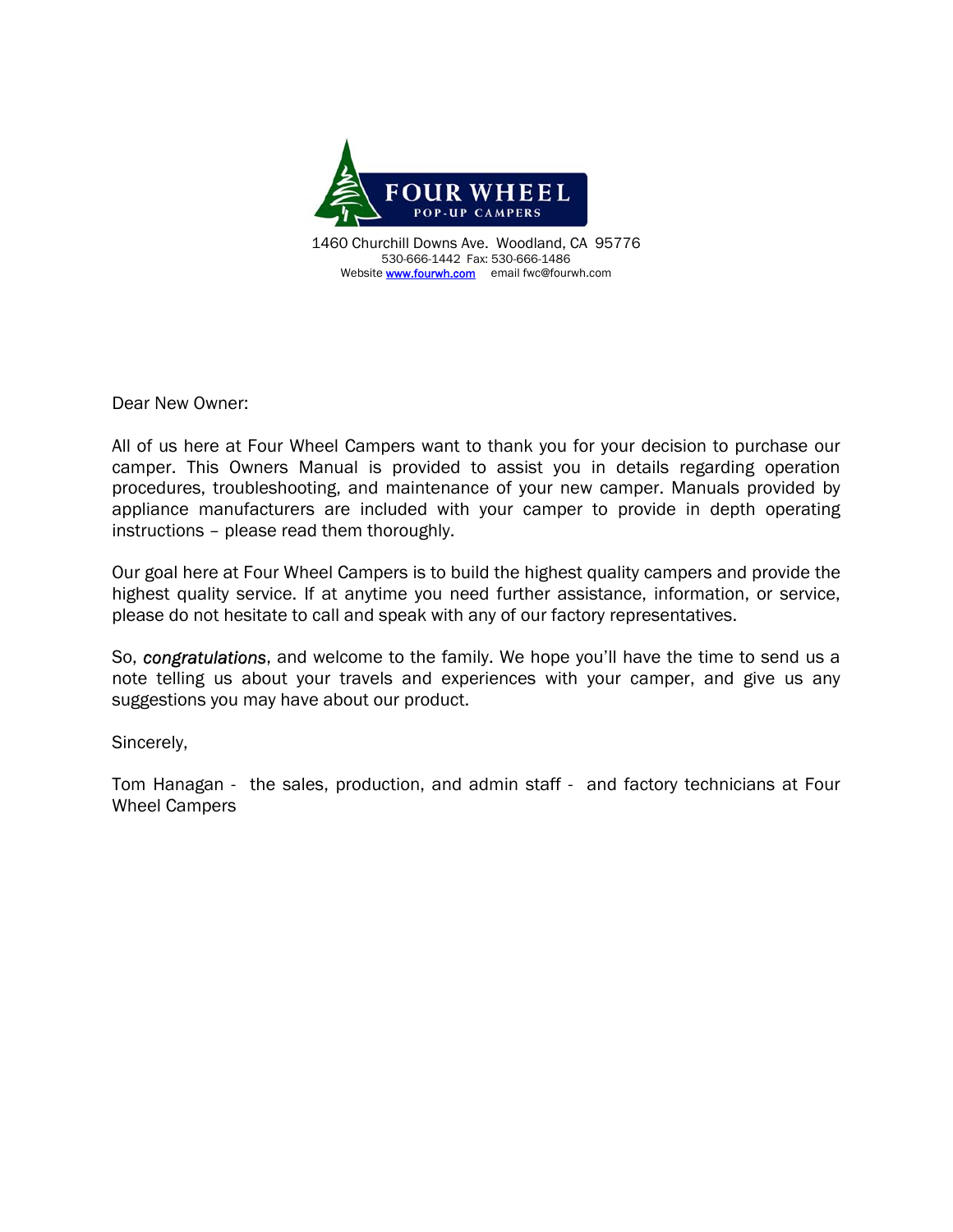# RAISING & LOWERING THE ROOF

The first issue in raising the roof is to release the 6 roof latches located around the perimeter of the camper. The cam latches are released by pulling the latch handle downward, which releases the tension between the roof bracket and the latch connector. Pull down on the roof slightly and pull the latch connector off and away from the roof bracket. The latch connector will now be resting against the latch handle in a down position. After releasing all six latches the roof is now ready to be lifted from the inside of the camper.

A common error is that when the latch handle is released, the latch connector stays hooked to the roof bracket. When the owner attempts to raise the roof with a latch still connected, the roof frame will be bent, creased, or otherwise damaged as the roof is pushed upward. The roof is extremely difficult to repair, so:

## Insure that all 6 roof latches are fully released!

To raise the roof you must enter the camper and position yourself at the rear, facing the door. The door must be in the open position to allow the camper to fill with air as you raise the roof. You cannot raise the roof unless you allow air into the area that is being expanded. You always raise the roof from the rear due to the proximity of the rear door. This is the largest opening and will allow the most amount of air to be displaced while lifting the roof.

By pushing upward on the lift panel slightly, retract the barrel bolt that supports the end panel when the roof is down. Placing one hand on the ceiling support, located above your head, you push the roof upwards, and push outward on the end panel with the other hand until the lift panels are extended vertically, and just past center. Be sure to use more pressure pushing up than out so as not to overstress the lift panels. Attach the panel strap to the knob on upper lift panel by wrapping around the knob and snapping into place. This will insure the lift panels will remain in the extended position during strong winds.

Next, position yourself facing forward, at the front end of the camper. Place a hand on the ceiling support and push upwards, and outward with the other hand grasping the lift handle bow until the forward lift panels are extended and can be locked into place with the button strap around the handle. Again, be sure to use more pressure pushing up than out, as the lift handle can be bent if overstressed.

The roof is now secured and in the fully extended position.

To lower the roof, you start by insuring there is nothing on the cabinets, or bed, that might interfere with the lowering of the roof. If it has been snowing since you first raised the roof, you will want to make sure that you remove any snow off the roof before lowering it. This is very important! Just a few inches of snow that has a high water content can be very heavy. The roof could come down very quickly and possibly do damage to the roof framing. Be sure the stove cover is cool and placed in the down position. Attach both shock (bungee) cords between the inner privacy panels to assist the liner in folding inwards as you lower the roof. If you have a forward vent on your camper, insure the vent is in the closed position prior to lowering the roof.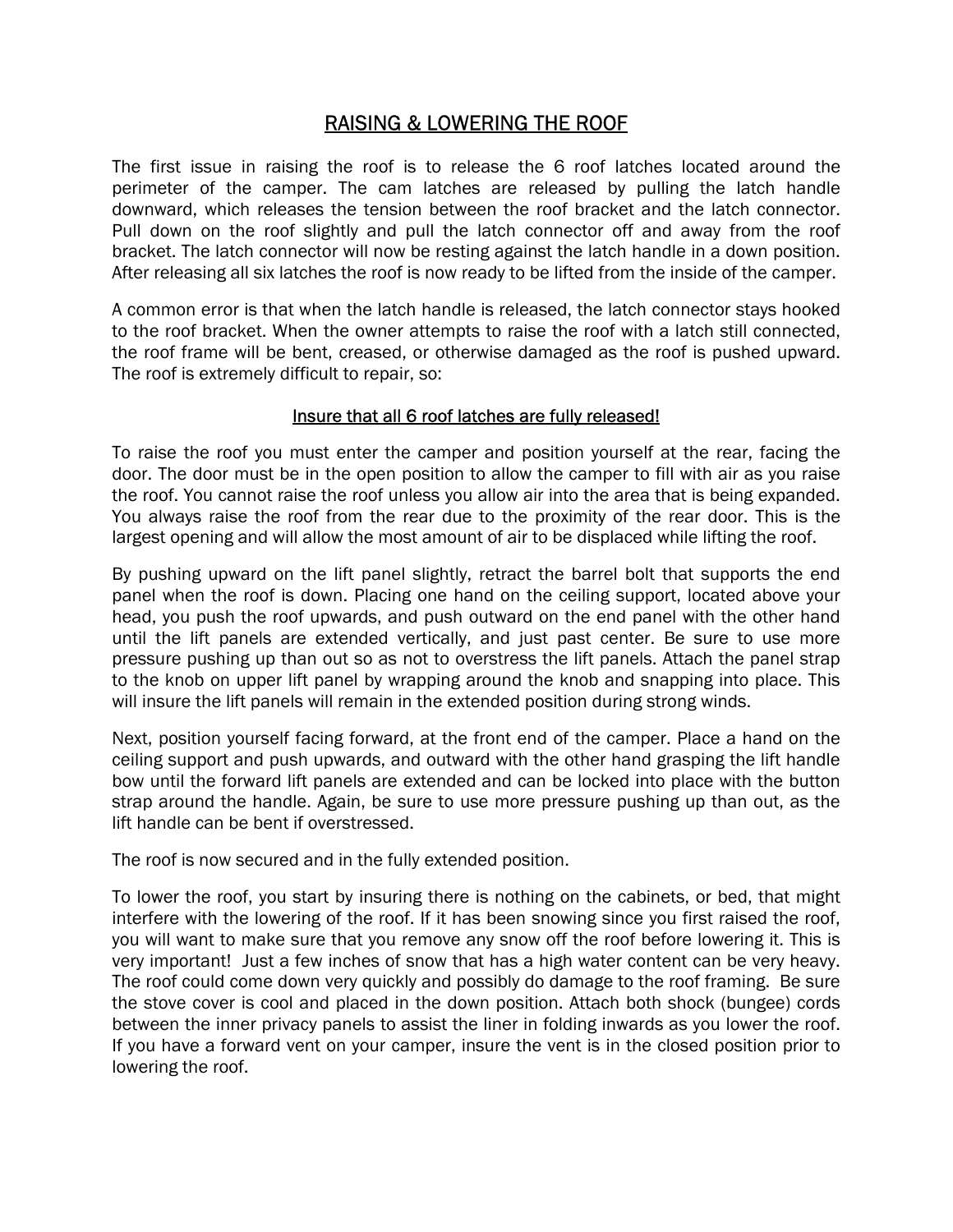Turn off all lights, as the fixtures can become quite hot and burn the flexible liner. You can now unsnap the roof strap from the handle and prepare to lower the roof.

You will need to apply a small amount of upwards pressure on the ceiling support as you begin lowering the roof by pulling the assist handle toward you. Allow the roof to lower slowly, so that the liner pulls inside and that the roof does not come down forcefully, possibly damaging the frame and lift panels. Next, grasp the liner and gently pull it inwards to eliminate having to tuck the material under the roof from the outside.

Go to the rear and undo the panel strap. With the same slight upward pressure to the roof support, pull the lift panel knob in and sit down gently supporting the roof as it closes. Once again, grasp the liner and gently pull it inwards. Push up on the lift panel and align the barrel bolt to the lift panel. Slide the bolt into the lift panel support frame, and lock the bolt. Insure the rear ceiling vent is closed, shut off the ceiling lights, and make sure your cabinets are all closed and ready for travel.

### Be sure lights are off and the roof vents are closed tightly!

As you exit the camper and begin securing the roof in the travel position, you'll need to insure the liner will not be pinched when you attach the roof latches. Lift each corner of the camper and tuck the corner of the liner away from where the roof and camper body will meet. Next, attach the latch connector to the roof bracket and then push the latch handle upwards. After securing all 6 roof latches, the next step is to adjust the tension on each roof latch to insure the proper tension is set at each location.

Pull down on the roof next to each roof latch so that the roof seats firmly against the body of the camper. Insure that the latch connector will not release from the roof bracket when you pull down. If the roof latch releases easily without disengaging the latch handle, then you will need to adjust the latch tighter. If there is no movement at all, then you will need to loosen the latch somewhat to prevent creasing or bending the roof frame.

The tension needs to be adjusted periodically to assure there is not too much, or too little, pressure applied. It is also important that the liner not be pinched between the roof and body of the camper.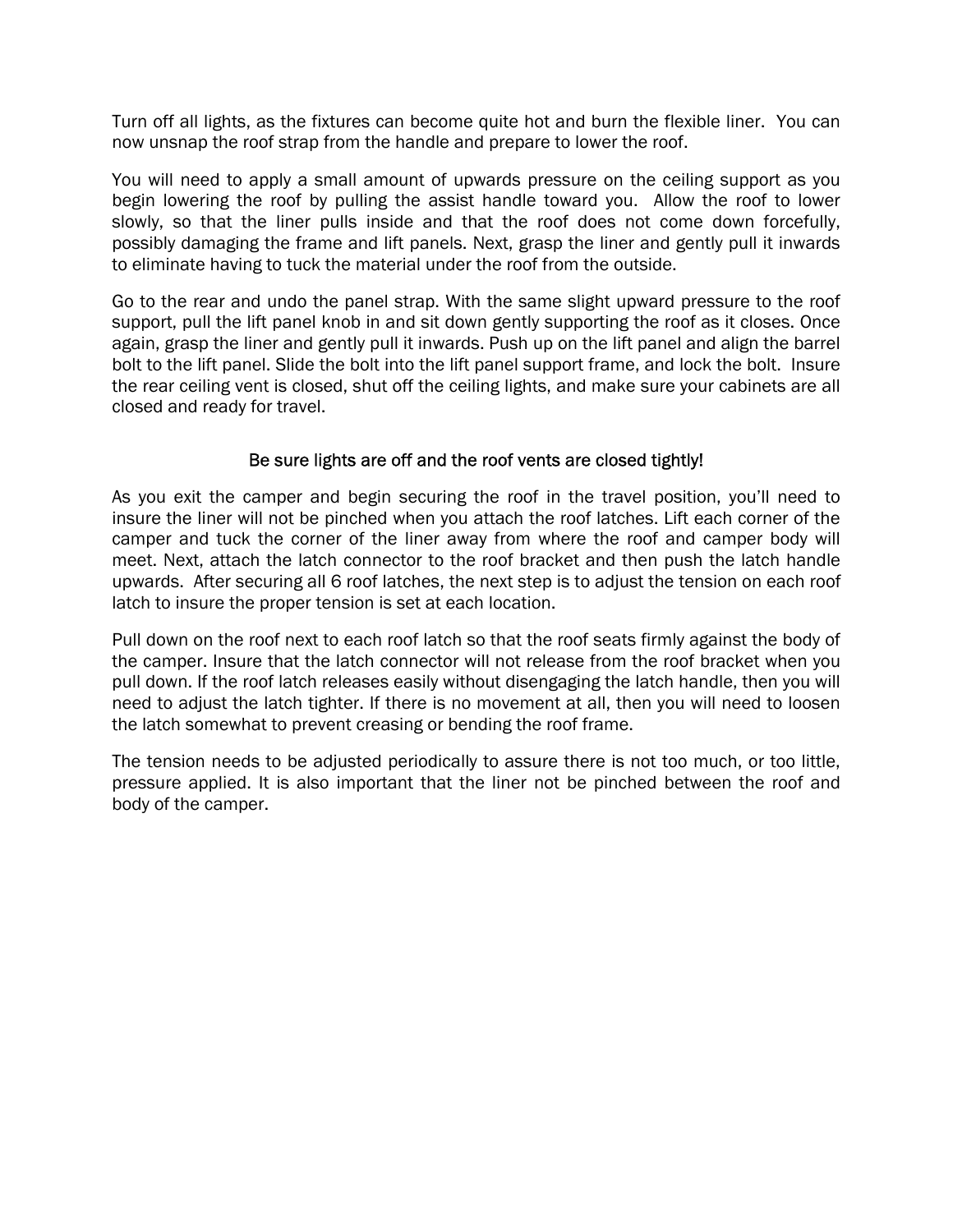# ELECTRICAL SYSTEM

Depending on the options installed, the electrical system is very direct and easy to troubleshoot. You have 12 volt and 120 volt circuits. The 12-volt circuit comes from your automotive battery, and an auxiliary battery if installed in the camper. The power enters the camper at the front through a three pronged connector, and is routed through the frame to the fuse panel located in the load center, inside the camper. The 120 volt source of power (the outlet) is located on the outside driver side of the camper, and is routed directly to a "load center".

When "shore" power is available, that is, 120 volt power from a source outside the camper, the electronic converter will automatically supply 12 volt power to the lights, furnace, 12 volt receptacles, outside light(s), and ceiling fan. If the camper is not connected to a 120 volt supply, the appliances will operate on 12 volt power from the truck battery and charging system, or, if installed, the auxiliary battery when the vehicle ignition is turned off. The function of the separator switch (with the aux. battery system) is to disengage the truck power supply (i.e. battery) when the truck is turned off, therefore keeping the truck battery fully charged. Disconnect 12 volt power to camper with the master switch (red push/pull knob near fuse panel & circuit breakers) if camper is not being used, over time the alarms may drain the battery.

Notes regarding the red 12v master kill switch inside the camper:

- \* The "IN" position means 12v power is not being allowed to power appliances.
- \* The "OUT" position means 12v power is being allowed to power appliances.

Regarding the recharging of the campers Auxiliary Battery:

\* When using the truck's charging system or the solar panel, the red 12v master switch can be in the "IN" or "OUT" position to allow recharging of the auxiliary battery.

\* When the camper is plugged into 120v shore power or a generator (electricity) the red 12v master switch can be "IN" or "OUT" to operate appliances. However, when these power sources are being used, the red 12v switch must be pulled "OUT" to allow for recharging of the auxiliary battery through the 30amp power converter.

If you are plugged into shore power (110/120V) and would like your battery to be getting a trickle charge, make sure the red push/pull master switch is in the "ON" position (pulled out). This will allow the camper battery to get a trickle charge through the power converter that is built into the camper (excludes shell models).

You have been supplied operating manuals for the electrical appliances. Review the contents and operate these appliances according to the procedures provided in each manual. Service issues with these appliances are best handled by an authorized service center rather than our factory, as their centers have specialized training in troubleshooting and repairs.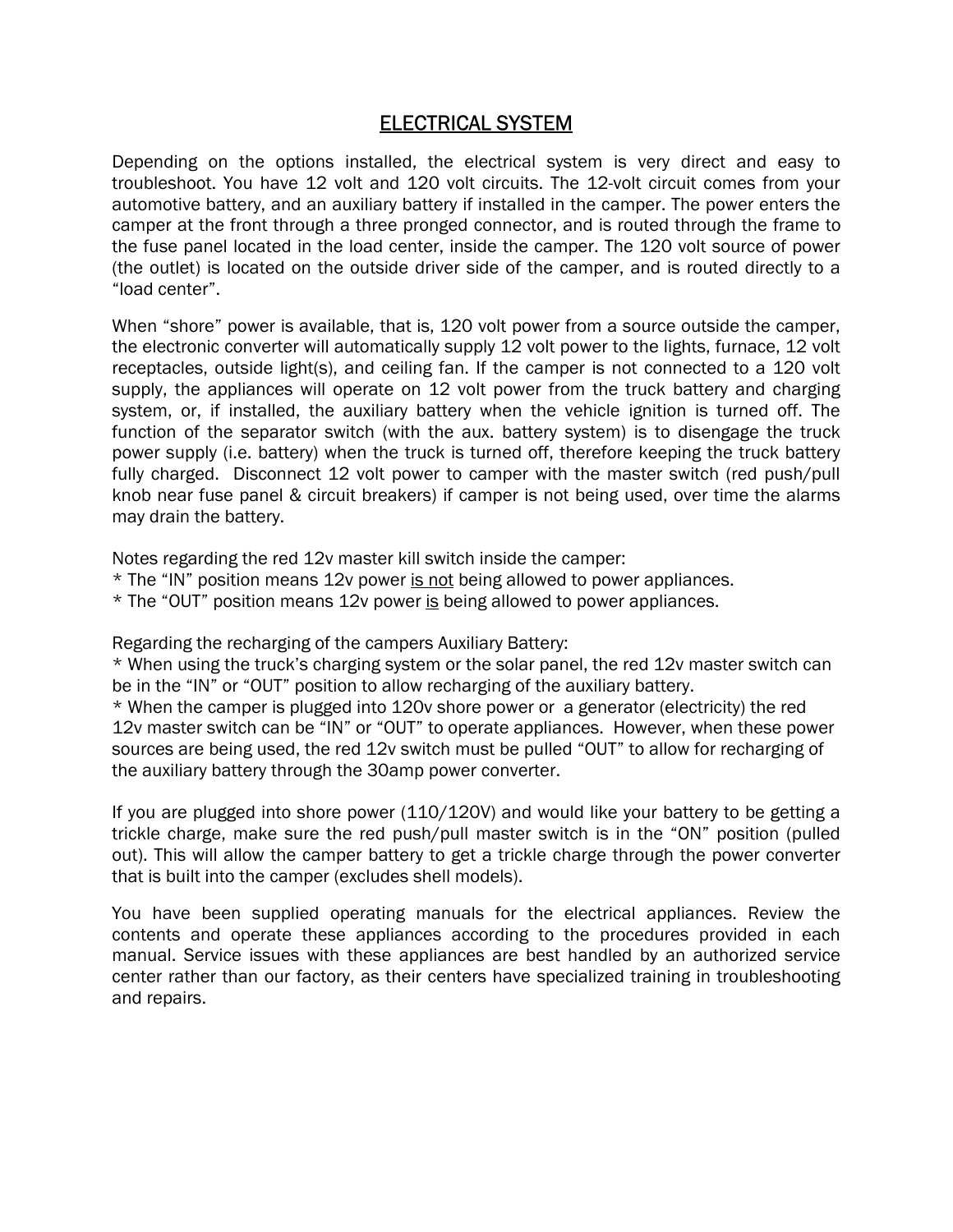# Trouble Shooting

Your first inspection should be to check the fuses to determine if they have failed and that the circuit breakers have not overloaded. If either of these has occurred, isolate the cause of the overloading or short circuit and rectify the problem before operating the camper electrical systems again. Then check that the three prong fitting between the camper and the truck is still connected properly. If you find these areas in good condition, then the problem might be the battery source.

Next check the electrical connections on the battery, to insure they are tight. Then check the connections on the separator, thermal breaker (if equipped), and automotive battery. If you find all of these connections to be tight, and your automotive battery is good, then the problem might be that the auxiliary battery might need to be replaced. Have a service facility check the condition of the battery before replacing. If you find one light bulb is not operating, it is usually a bulb.

# PROPANE SYSTEM

Each new Four Wheel Camper comes equipped with a propane gas system including a regulator designed to provide regulated gas pressure for proper operation of the stove, furnace, refrigerator, and hot water heater (if equipped). The tank is mounted in a vented cabinet on the outside of the camper and is easily removed for filling. The tank is empty when you first receive your camper, and must be purged prior to filling the first time. Always have your tank refilled before it becomes empty.

Before opening the valve on the propane tank, first make sure **ALL** propane appliances inside the camper are turned off. Once you are sure all propane appliances are turned off, then you can safely open the valve on the propane tank. Next, open the propane tank valve. Next, wait a few minutes before turning on any propane appliances inside or outside the camper. This will allow the pressure to build up in the propane hose, the safety check valve will open up, and your camper will then receive the full propane flow it needs to run the appliances. If you haven't used the camper in awhile, and you open the propane tank valve and quickly hop inside the camper and try to use the propane, you might have restricted flow. It is best to open the propane tank, wait a few minutes, and then you can start using the propane appliances. (See the last page attached to this Owner's Manual. It describes how the "check valve" works in the propane system).

Prior to operating the refrigerator, forced air furnace or hot water furnace, you should purge air from the propane supply lines. After raising the roof, light the stove and operate for about one (1) minute. This removes the air in the lines and allows faster and easier lighting of the refrigerator, furnace, and the hot water furnace (if installed).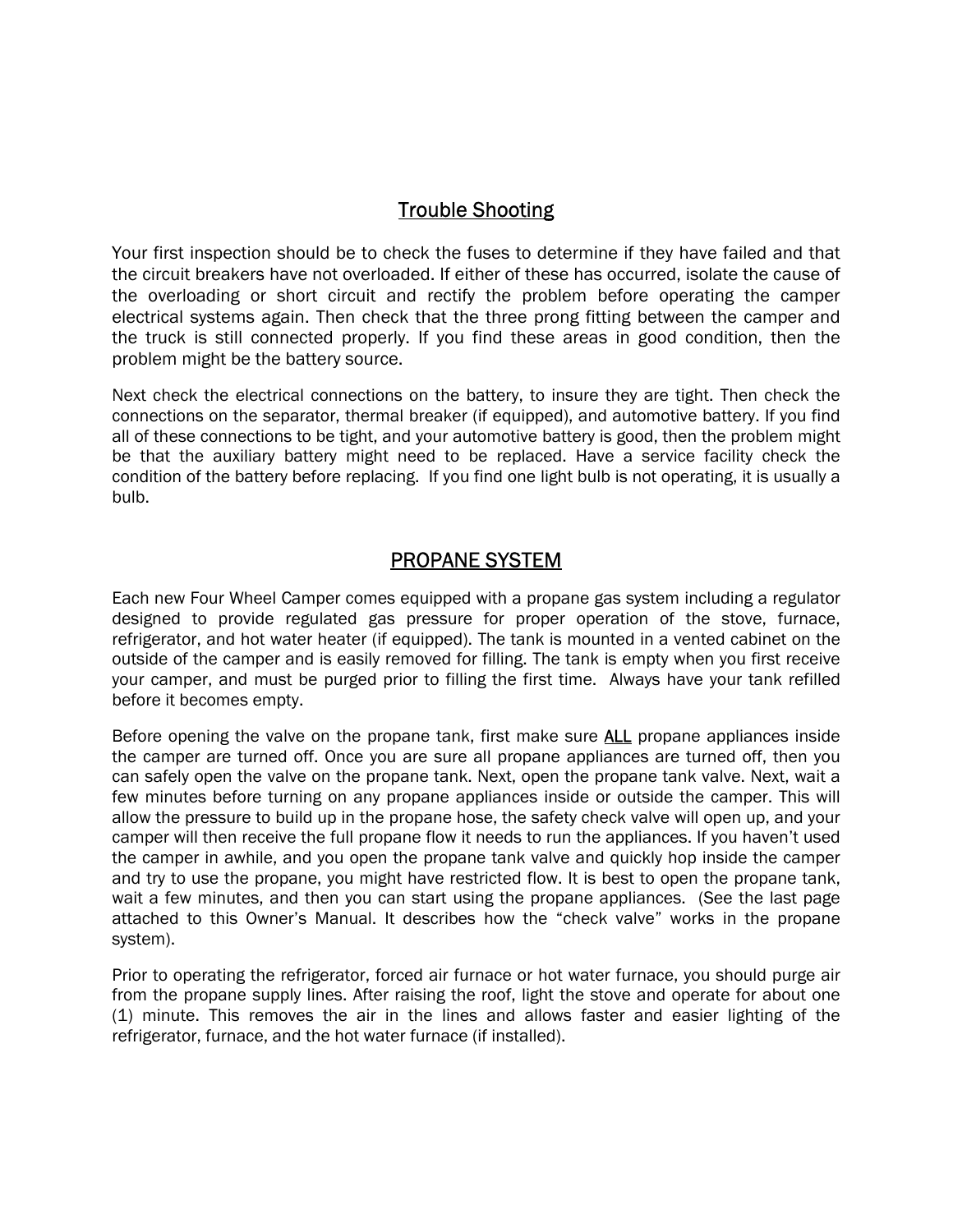Before lowering the roof insure the stove grates are cool so that the liner is not damaged when you lower the roof. Last, but not least, insure the stove valve is in the closed position. It is always safer to additionally close the valve located on the outside propane tank before traveling.

Another precaution that needs mention is in regards to cooking on the 2 burner stove. Always insure the pans you use for cooking do not extend outward above the control valves. Either use smaller pans or place the pans on the back of the grates so that the flame does not overheat and damage the knobs.

Propane has a distinct smell added to warn the user of a possible leak. If you smell propane inside the camper, make sure the stove knobs are in the "Off" position, exit the unit immediately, turn off the propane tank valve outside the camper, and allow ventilation through the door and windows to exhaust the vapor. Wait until the scent of the propane is no longer present. Check for valves that might have been left open. A spray bottle with water with a small amount of dish soap added can be used to spray the fittings and lines to inspect for leaks. The soap will bubble if a leak is present.

The gas system is designed for use with liquefied petroleum gas only.

### Do not connect natural gas to this system !

# WATER SYSTEM

The water system consists of an inboard 12 gallon fresh water tank on the Falcon, Eagle, & Ranger Models, or a 20 gallon fresh water tank on the Hawk, Grandby & Keystone Models. The campers also contain a stainless steel sink, manual or electric water pump, and faucet. The fresh water tank is filled through the lockable external fill door, easily accessed on the outside / driver's side of the camper.

The fresh water tank drain for the Falcon, Eagle & Ranger Models is located on the driver's side, under the lower edge of the camper with a white spigot. On the Hawk, Grandby & Keystone Models the fresh water tank drain is located on the rear wall of the camper / lower driver's side. There is no gray water storage. The water from the sink will drain outside once the external sink drain cap is removed. We suggest using a gray water storage bag, or bucket, to capture the waste water.

To operate the hand water pump manually (most models), simply rock the lever back and forth until water is dispensed from the faucet. The electric water pump option adds convenience to your camping. To use the electric water pump, first pull the hand pump lever a few times (until water comes out) and leave the handle forward slightly so the valve is open, then turn the pump on with the switch located on the monitor panel on the front of the cabinet. It is not suggested to run the water pump dry for any length of time. Possible damage could result to the water pump motor. When finished, turn the switch off. Be sure to "lock" the lever in the closed position when finished or traveling. The Hawk, Grandby & Keystone models have a pressurized water system and an on-demand water pump. One you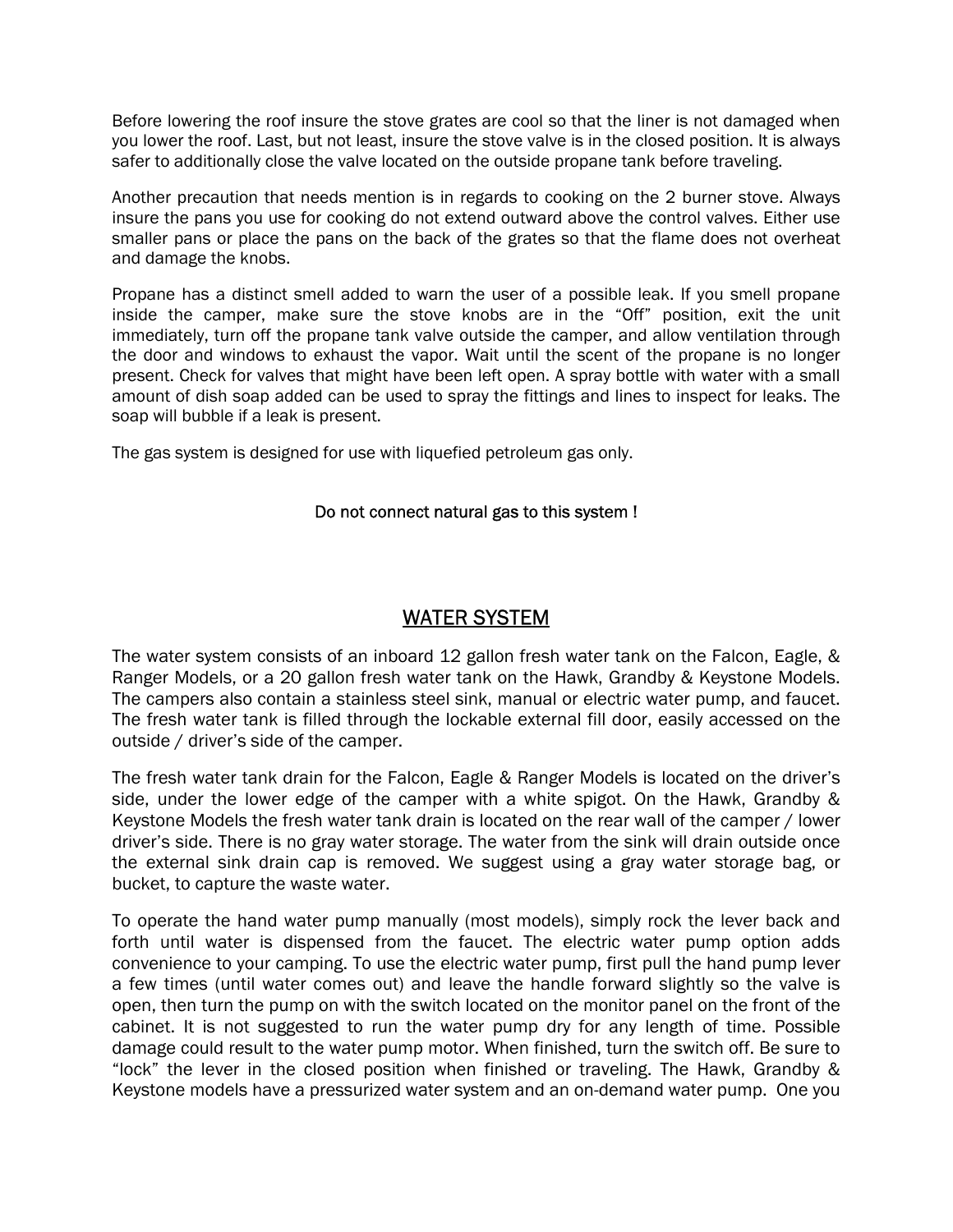have water in the fresh water tank, turn the water pump switch to the "on" position (located on the small "water / battery monitor") on the front of the kitchen cabinets. This will start to pressurize the water system. Open the hot and cold faucets slightly at the sink and also on the outside shower controls to allow air to bleed from the water lines. The pressurized system with the on-demand water pump can be left on all the time provided there is water in the fresh water tank. The on-demand water pump will automatically shut off once it reaches a certain pressure. When traveling or when finished using the camper it is always best to shut off the water pump.

#### IF YOU ARE GOING TO HOOK A HOSE UP TO THE CAMPER USING THE CITY WATER CONNECTION, YOU MUST USE A WATER PRESSURE REGULATOR TO AVOID POSSIBLE WATER LEAKS DUE TO OVER PRESSURING.

After the water pump is off, you can also open the hot and cold faucets at the sink to remove any excess water pressure from the system.

Sanitize the water system by flushing the system with a mild bleach solution. Use a dilution ratio recommended by your local health department, or use a commercial sanitizing product following the appropriate directions. After filling the water tank, allow to stand for three hours, then drain and flush with fresh water. Excessive odor or taste from the sanitizing solution can be removed following instructions from your health authority, or following commercial preparation instructions. It is recommended that the system be sanitized prior to initial use, or after long periods of standing unused. If the camper will be stored in freezing conditions, be sure to drain the water system and winterize the camper to prevent damage from frozen water lines.

If your camper is equipped with the "Hot Water Heater" it is always best to drain the hot water tank before storing the camper. There is a drain plug on the outside / bottom of the hot water tank that can be unscrewed to allow the water to drain out. Attached to this drain plug is the Anode Rod for the hot water heater. Please check and replace every year or two. The manufacturer of the hot water heater recommends replacing the Anode Rod once approx. 75% of it has corroded away.

### **\* CAUTION – BE SURE TO RELEASE THE WATER PRESSURE IN THE HOT WATER TANK BEFORE YOU REMOVE THE ANODE ROD !**

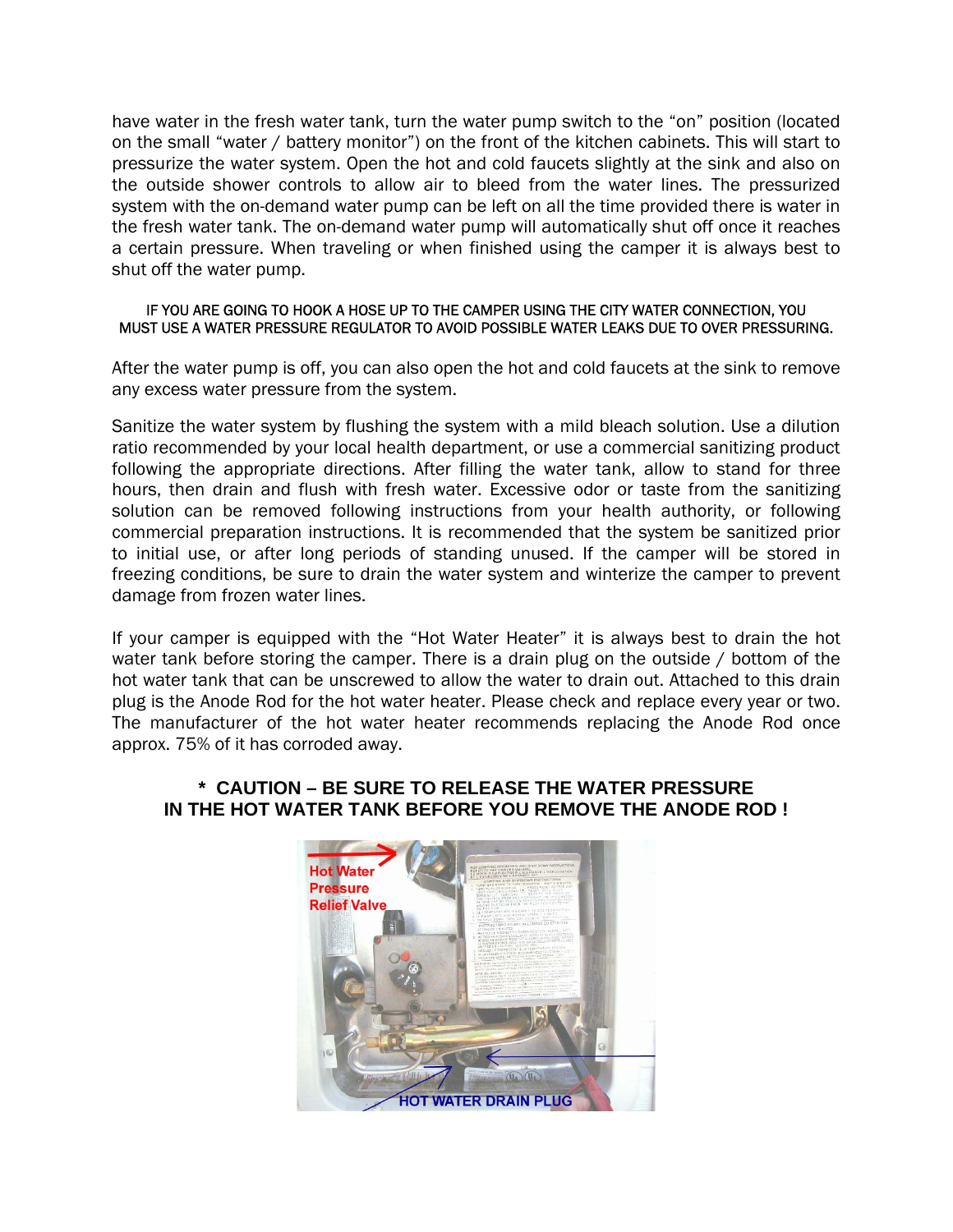If you store the camper with the hot water tank full of water, the Anode Rod will have a tendency to corrode faster and possibly gunking up the water lines in the camper with a chalky residue. It is always best to flush out the hot water tank periodically to remove any sediment from the bottom of the tank and store the camper with the hot water tank empty.

#### (SEE BACK PAGES ATTACHED ON HOT WATER TANK INFO & WINTERIZING YOUR CAMPER)

# TURNBUCKLE SECURING PROCEDURES

Your camper is secured to the bed of your truck with a system of eyebolts, and turnbuckles. Access panels located in four locations, inside the camper, allows access to each turnbuckle.

Each turnbuckle must be checked periodically to insure the proper tension is applied. There are two front turnbuckles, and two rear. The driver's side access panels are visible beneath the kitchen galley; the passenger side portholes are beneath the couch seat cushion. Turn the turnbuckles to either tighten or loosen the connection between the eyebolts on the camper, and the eyebolts in the bed of your truck.

Each turnbuckle needs to be tightened hand tight first, and then a half turn to a full turn tighter using a lever, such as a long screwdriver. The first few times you travel with your camper, and especially on the first trip, the turnbuckles will loosen. After about the first 25 miles, check the tension on all four turnbuckles, then check again frequently as needed.

If you find a turnbuckle loose, check to insure the camper is still square on the bed of your truck. Once the camper is square, tighten the front turnbuckles first, and then tighten the rear set.

Soon, everything will season, and you will notice that while performing the checks, the turnbuckles are still usually tight. **BUT**, occasionally check the tension, especially when driving on curvy mountain roads, or off road. It is always better to be safe than sorry by checking them more often than not at all.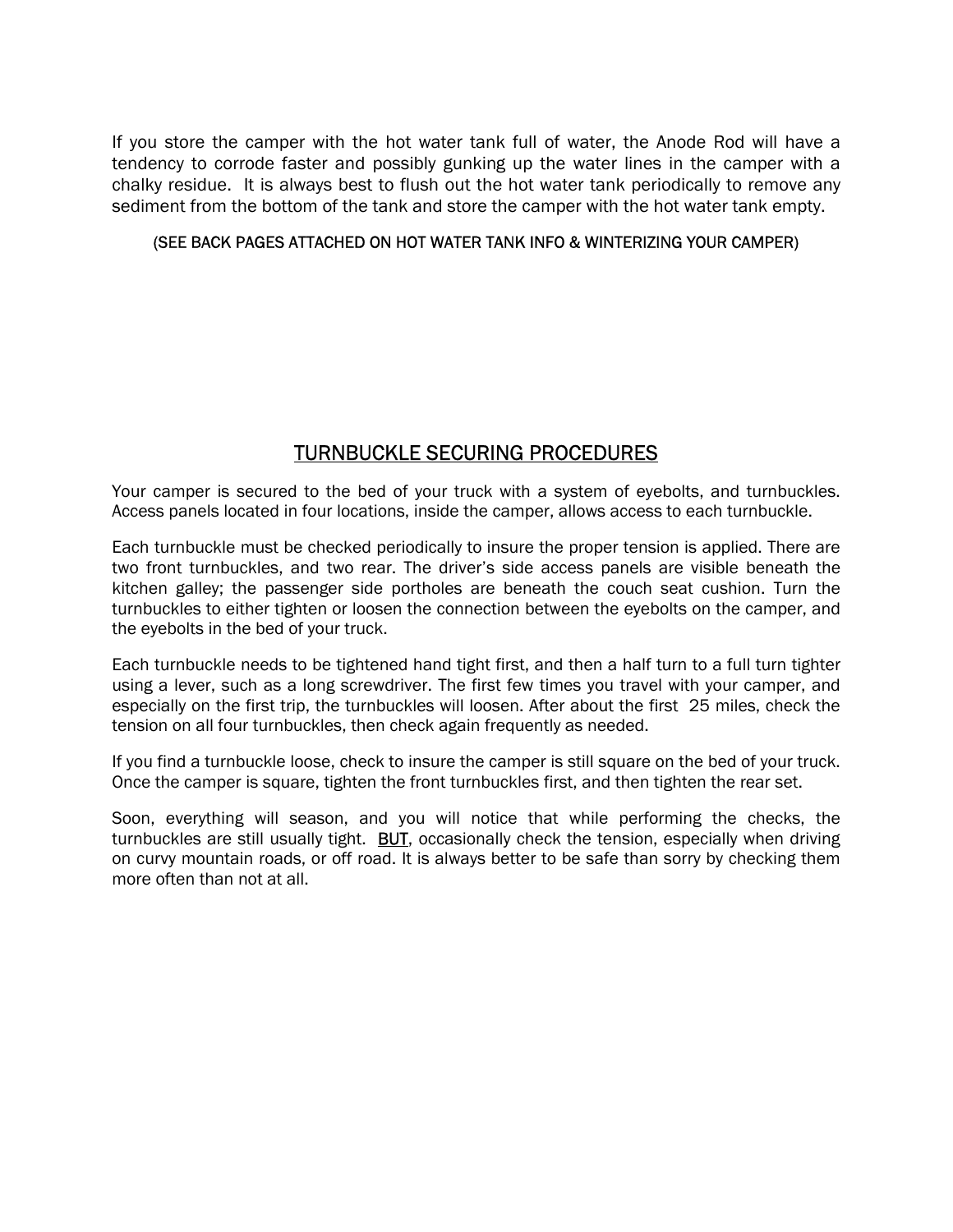# MAINTENANCE PROCEDURES

#### Exterior:

Your new camper has aluminum siding and roof, with a very durable baked enamel paint finish. We suggest maintaining the finish by washing with a solution of mild detergent and water. The best product we have found for keeping the outside of the camper clean and shiny is called "Protect All" (www.ProtectAll.com). It can be purchased from us here at Four Wheel Camper or you can usually buy it at most local RV supply stores and places like Wal-Mart. An application of this product also aids in washing of insects and road soils from the front surfaces of the camper.

When storing the camper, ensure the camper is clean, dry, and condensation has been allowed to evaporate before the roof is lowered for an extended period of time. Before storage, leave the camper in the open position for a period, when possible, and allow ventilation to circulate through the interior. The lower access panels may provide dry air to ventilate the interior. Open the roof vent, also, just enough to allow air to pass into the camper.

The key to the maintenance of your vinyl liner is to keep it dry and clean. Be sure the liner is dried thoroughly before storing for any extended period of time.

We suggest that at the beginning of the camping season you clean the liner thoroughly inside and out. A mixture of warm water and mild detergent can be used to clean the liner and all the window panels.

A protective conditioner, such as the "303" product (www.303-products.com), may be applied to the vinyl surface (pop-up material), both on the inside, and outside of the liner. Do Not use any water exclusion products, such as "Armor-all". These oil-based products can damage vinyl. Product 303 conditioner also works well with all the rubber seals for the doors, vents, and windows. Don't forget the rubber insert for the door stop. Product 303 can be purchased from Four Wheel Campers or from most auto parts and Marine Supply shops.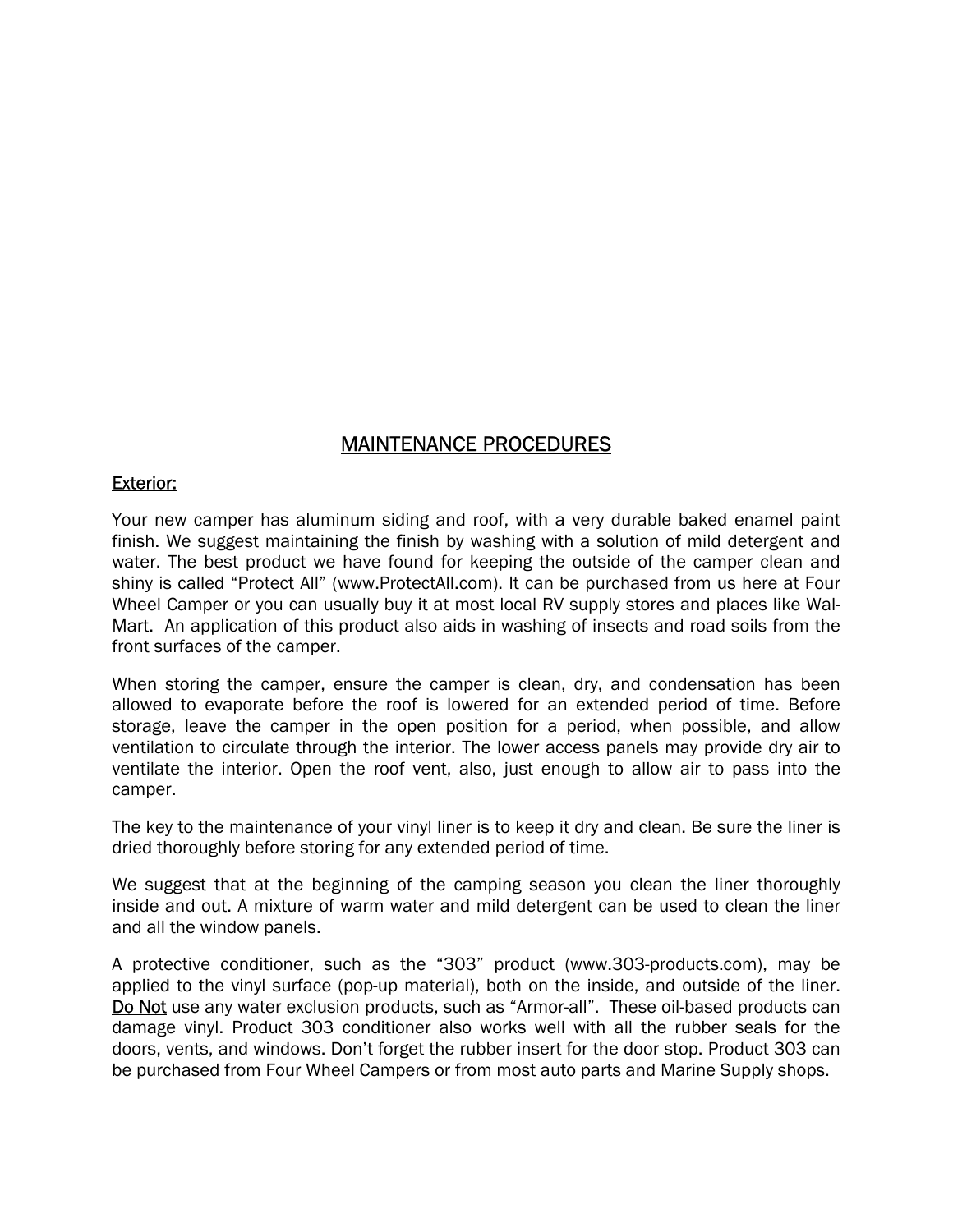#### Interior:

Always remove the upper bed cushions to allow condensation to dry after using the camper. Either put the cushions upright on the floor, or remove them to a well ventilated area. If you leave them in the camper, and the roof is down, accumulated moisture will cause mold and mildew.

All of the cushions and curtains are hand washable or dry cleanable. We do not suggest you wash them in a washing machine. This will damage the zippers, and possibly the sewn seam, of the cushions.

# **Winterizing the Hot Water / Outdoor Shower System:**

To reduce the possibility of fractures and splits in the system's water tanks, lines, and pressurizing pump in climates where the temperature is below freezing (32 degrees F; 0 degrees C), it is recommended that as much water as possible be drained from the system, or you can add a mixture of water and non-toxic antifreeze to the campers water system (Please contact the companies at the bottom of this page for more info regarding non-toxic antifreeze, mixture ratio, and important safety info). If your camper is equipped with the "Hot Water Heater", it is **NOT** recommended that you use anti-freeze in the campers water system unless you remove the anode rod and replace it with a ¾" drain plug.

### **\* CAUTION – BE SURE TO RELEASE THE WATER PRESSURE IN THE HOT WATER TANK BEFORE YOU REMOVE THE ANODE ROD !**



#### **1. Drain the Hot Water Tank:**

Drain the Hot Water Heater 3 or 4 Gallon Hot Water Tank by removing the Hot Water Tank Drain Plug (Anode Rod). This plug is located on the center of the bottom of the hot water tank in the Hot Water Heater Compartment. It is accessed by removing the Hot Water Heater Access Panel on the exterior wall. Remove the Hot Water Tank Drain Plug (Anode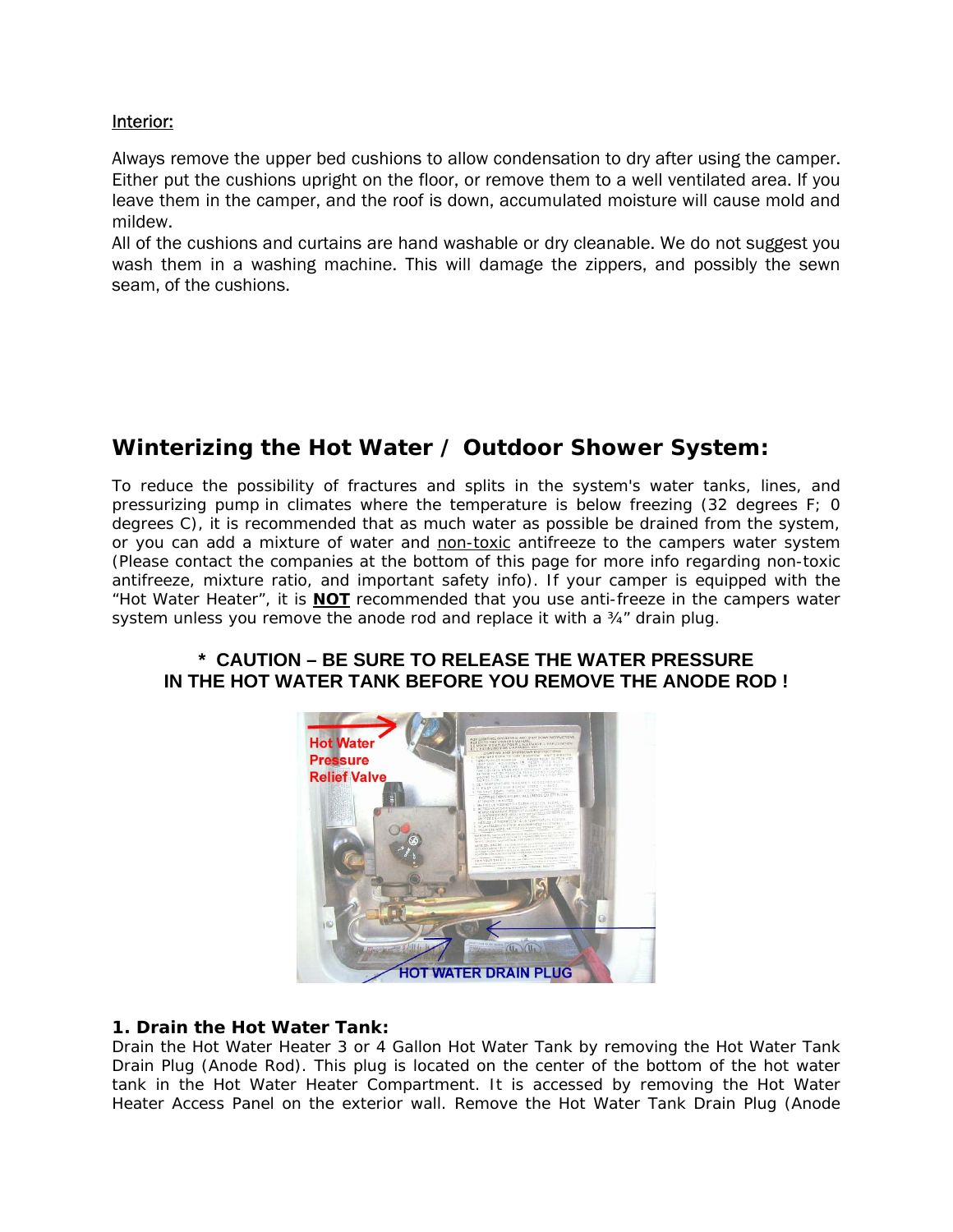Rod). After water stops flowing from the Hot Water Tank Drain Plug Port, replace the drain plug.

When you remove the drain plug from your water heater, you will see an anode rod attached to it. The anode will probably look corroded and eaten away, but that's the purpose it serves so don't worry about that. Annually, or when the rod has eroded away to about a quarter of its original size, replace it. Simply unscrew the drain plug and screw in a new one.

Suburban water heaters feature an anode rod. The anode equalizes aggressive water action, providing cathodic protection for the tank. It is a very important factor in tank life and should only be removed for inspection, draining or replacement. It is removable using a 1- 1/16" socket.

All Suburban water heaters are protected by a magnesium or aluminum anode to prolong the life of the tank. Under normal use, the anode rod will deteriorate. Because of this, we recommend it be replaced annually or when consumption or weight loss of the rod is greater than 75%. Note: Water with high levels of iron and/or sulfate will increase the rate of deterioration. To extend anode life, drain water from tank whenever the RV is not being used. Avoid any extended time of non-use with water in the tank.

#### **\* IMPORTANT HOT WATER TANK NOTES**

**Drain the water heater completely, particularly if you are introducing antifreeze into the plumbing system. Antifreeze can be very corrosive to the anode rod inside of the hot water heater. The result will be accelerated deterioration of the rod and heavy sediment in the tank. If you intend to winterize by adding antifreeze into the system, remove the anode rod from the tank (storing it for the winter) and replace it with a 3/4" drain plug.** 

#### **2. Drain the Shower Head and Hose:**

Open the door to the Outdoor Hot Water Shower Compartment near the rear of the camper on the driver's side. Remove the shower head and hose. Extend the hose until it is straight. With the hose straightened, position the showerhead so that it is lower than where the hose is attached to the shower compartment. Turn on both the cold and hot water valves until the water stops flowing from the showerhead. Close the water valves.

#### **3. Drain the 20 Gallon Freshwater Tank and Drain Line:**

The 20 Gallon Freshwater Reservoir, located under the camper's front seat, and its drain line are drained at the drain valve located on the driver's side rear exterior wall near the camper entry door, open the valve and leave it open.

#### **4. Drain the Water Pump:**

Run the Water Pump for approximately 15 to 30 seconds or as long as water is flowing from the sink faucet with both the hot and cold water valves opened to drain as much remaining water from the system as possible. Turn the water pump off, and leave both water valves open so that any excess water that might freeze, will have room for expansion (instead of cracking a water line).

#### **5. Add Non-Toxic Antifreeze**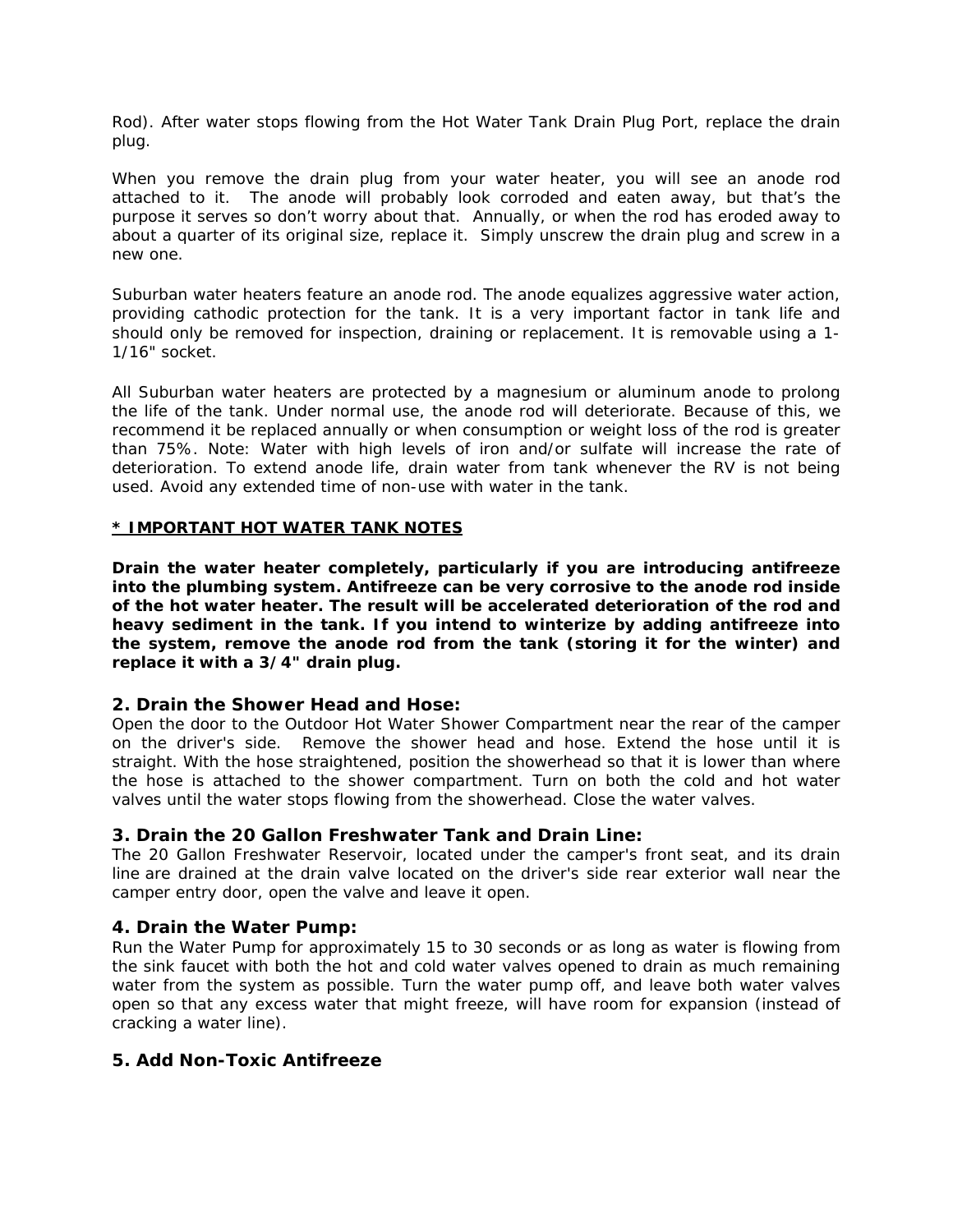Add the correct amount of properly prepared **non-toxic** RV Antifreeze and water solution to the Freshwater Reservoir at the Potable Water Port on the driver's side of the camper. See antifreeze manufacturer's mixture recommendations.

Run the system water pump until antifreeze/water mixture flows from the sink faucet and showerhead. Close all valves.

Stow the showerhead and hose to the Outdoor Hot Water Shower Compartment.

Drain the sink and replace the cap on the sink's gray water spout.

Before refilling the camper's 20 Gallon Freshwater System and 3 Gallon Hot Water Tank with fresh/potable water, thoroughly flush the entire system with the pressurizing pump running, to remove the antifreeze.

## **Winterizing the Standard Camper Water System:**

To reduce the possibility of fractures and splits in the system's water tank, lines, and water pump in climates where the temperature is below freezing (32 degrees F; 0 degrees C), it is recommended that as much water as possible be drained from the system, and that a mixture of water and non-toxic antifreeze be added. (Please contact the companies at the bottom of this page for more info regarding non-toxic antifreeze, mixture ratio, and important safety info).

### **\* CAUTION – BE SURE TO RELEASE THE WATER PRESSURE IN THE HOT WATER TANK BEFORE YOU REMOVE THE ANODE ROD !**



## **1. Drain the 12 Gallon Water Tank:**

Drain the water tank by opening the drain cock (twist to open). The drain cock is usually located under the driver's side of the camper or on the rear wall of the camper depending on model. After water stops flowing from this tank drain, close the drain cock.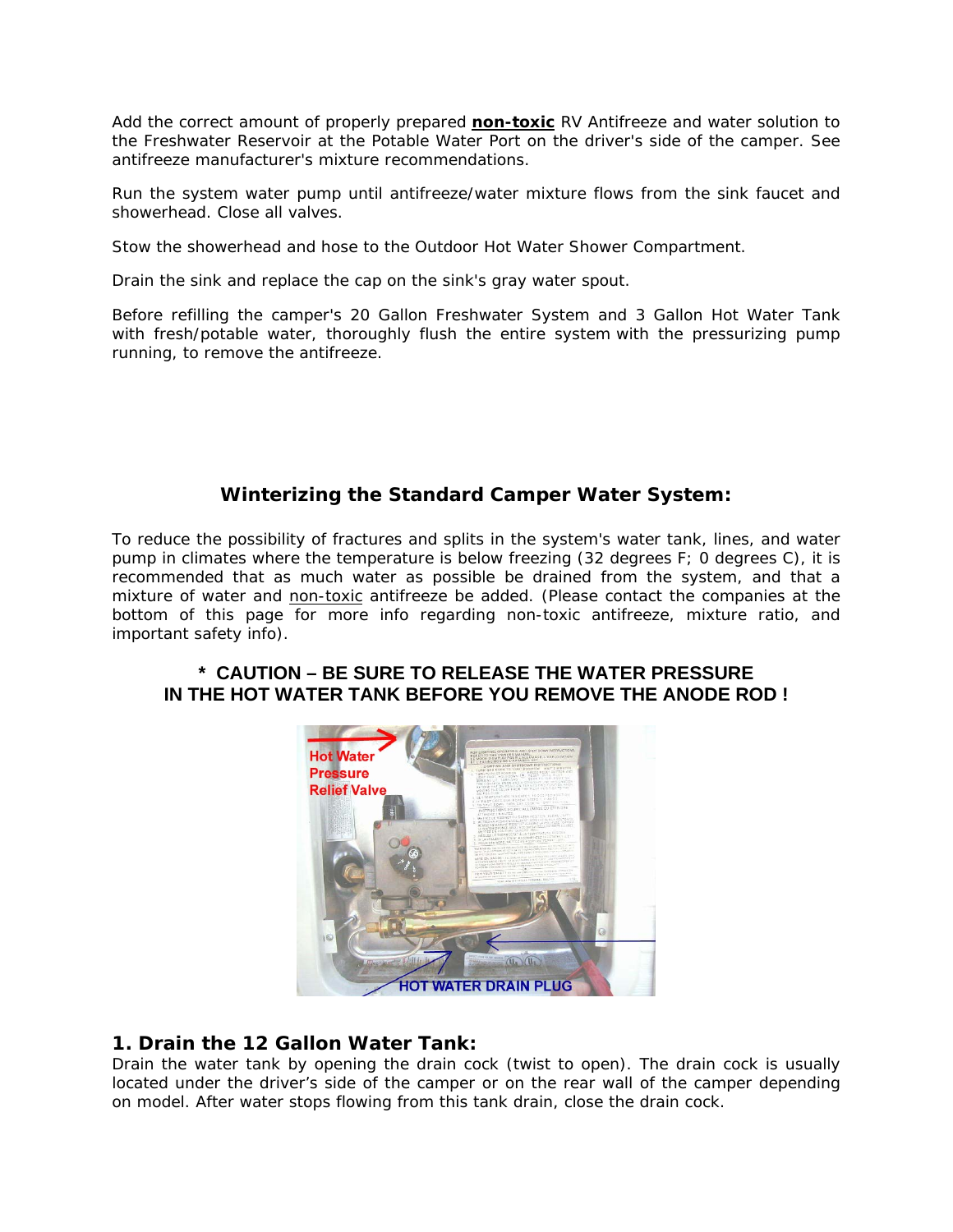## **2. Drain the Electric Water Pump and/or Hand Pump Line:**

Either use the hand pump on the sink or run the electric water pump to remove any excess water from this water line. Be careful not to run the electric water pump too long without any water flowing through it. The electric water pump needs water flowing through it to cool the motor.

Unscrew the outside cap to open the sink / gray water drain. The gray water drain will be located outside, on the on the driver's side of the camper. This will allow any water excess water to drain out.

### **3. Open the Outside Sink / Gray Water Drain:**

Add the properly prepared **non-toxic** RV Antifreeze and water solution to the Freshwater Reservoir at the Potable Water Port on the driver's side of the camper. See antifreeze manufacturer's mixture recommendations.

Pump the hand pump or run the electric water pump at the sink until antifreeze/water mixture flows from the sink faucet. Turn electric water pump off and make sure all valves are left open.

Drain the sink one more time and replace the cap on the sink's the gray water spout.

Before refilling the campers Freshwater System for re-use with fresh/potable water, thoroughly flush the entire system with the hand pump or the electric water pump running, to remove as much non-toxic antifreeze as possible.

## **Camco Antifreeze – 1-336-668-7661 – www.camco.net Pah-Nol Non-Toxic Antifreeze – 1-800-777-2466 - www.houghtonchemical.com**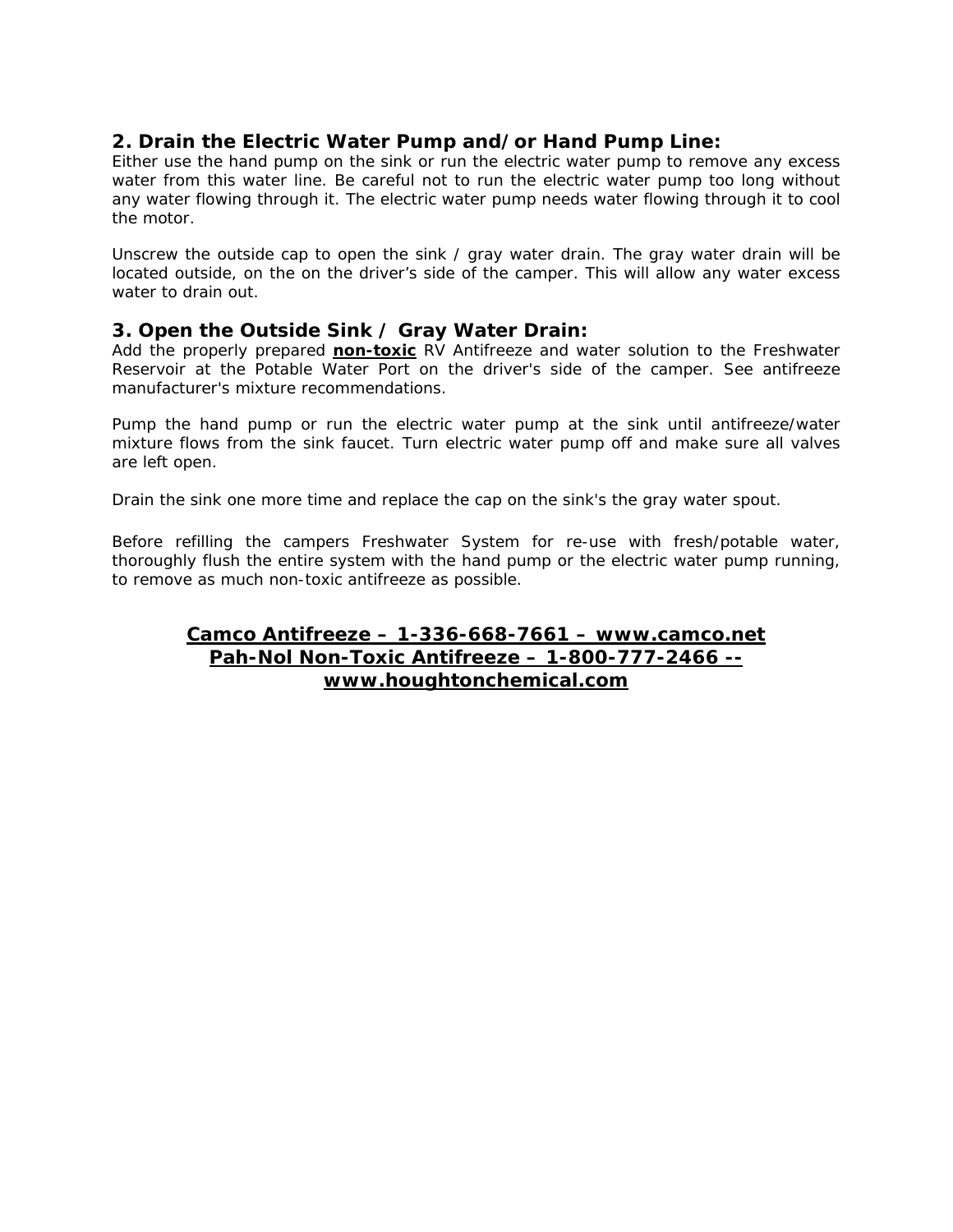## **SOMETHING TO KEEP IN MIND WHEN YOU ARE FIRST USING PROPANE**

# **THE TYPE-1 (CGA 791) PROPANE CONNECTION**

## **HOW IT WORKS / WHAT IT DOES**

#### **TYPE-1 (CGA 791) CONNECTION**

**This fitting contains an excess-flow check-valve. There are two functions performed by the excess-flow check-valve that will be explained below. This check-valve is designed to close and allow only a small bypass flow (no more than ten cubic feet per hour) of gas any time there is a larger than expected flow through the system. An excess-flow condition can be due to a broken high-pressure gas supply line, and certain types of regulator failure. Also when the service valve is opened normally the excess-flow check-valve will close temporally until the system is fully pressurized.** 

#### **FUNCTION #1:**

#### *Checks your system for large leaks.*

This function is performed each time you turn your gas system on. When you open the cylinder valve, there will be a larger flow of gas from the cylinder valve into the TYPE-1 connector than the system is expected to see. The excess-flow check-valve sees this large flow as a major leak in the system, and shuts down. As stated above it does not shut down completely, there is a small bypass flow. Assuming there are no leaks in the system and there is nothing on, this small bypass flow will slowly charge up the down stream system pressure. Once all of the pressures all the way back to the excess-flow check valve have been satisfied, a small coil spring down stream of the excess-flow check-valve ball will push the excess-flow check-valve ball wide open. Once this happens your system is ready for use. If there is a leak in the system that is smaller than the bypass flow, then the time it takes to charge up the pressure in the down stream system will be extended. If the leak is larger than the bypass flow then the pressure in the down stream system will never charge up, and the excess-flow check-valve will stay in the shutdown position, and there will be restricted fuel supply downstream.

#### **FUNCTION #2:**

#### *Reduces gas flow in a failed system.*

The excess-flow check-valve is sensitive to the amount of gas that is flowing through it. If the flow through the check valve is greater than it is designed for then the check-valve will close. This excess-flow can be due to a broken high-pressure gas supply line or certain types of regulator failure.

**TYPE-1 (CGA 791)**